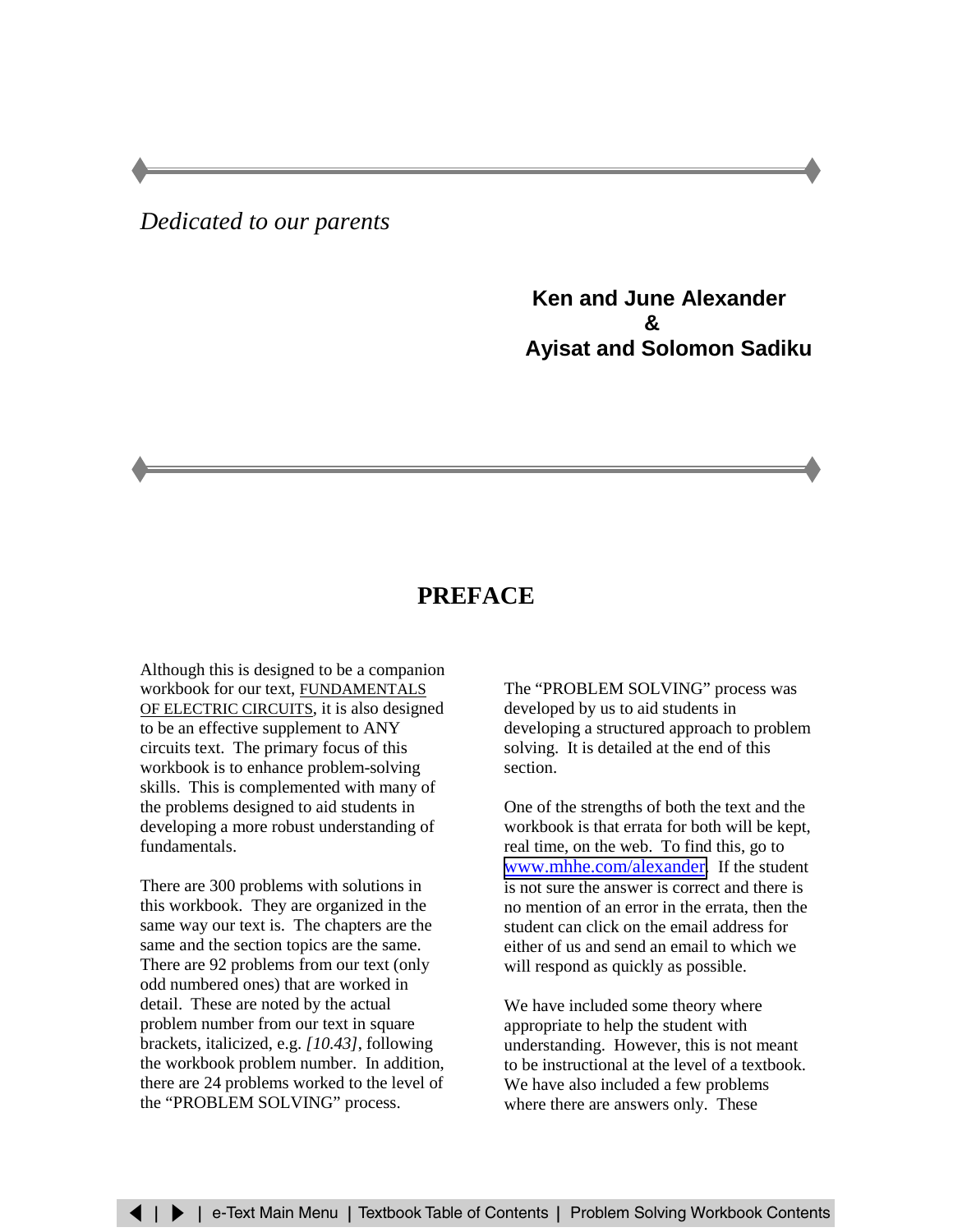problems are similar to ones worked earlier in the chapter and the student is urged to look back in order to gain needed help when problems are encountered.

## **PROBLEM SOLVING**

*{a structured approach}*

Although the problems solved during one's career will vary in complexity and magnitude, the basic principles to be followed remain the same. The process outlined here is the one developed by the authors over many years of problem solving with students, for the solution of engineering problems in industry, and for problem solving in research.

We will list the steps simply and then elaborate on them.

- 1. Carefully **DEFINE** the problem.
- 2. **PRESENT** everything you know about the problem.
- 3. Establish a set of **ALTERNATIVE** solutions and determine the one that promises the greatest likelihood of success.
- 4. **ATTEMPT** a problem solution.
- 5. **EVALUATE** the solution and check for accuracy.
- 6. Has the problem been solved **SATISFACTORILY?** If so, present the solution; if not, then return to step 3 and continue through the process again.

1. *Carefully DEFINE the problem*. This may be the most important part of the process, because it becomes the foundation for all of the rest of the steps. In general, the presentation of engineering problems is somewhat incomplete. You must do all that you can to make sure you understand the problem as thoroughly as the presenter of the problem understands it. Time spent at this point clearly identifying the problem will save you considerable time and frustration later. As a student, you can clarify a problem statement in a textbook by asking your professor to help you understand it better. A problem presented to you in industry may require that you consult several individuals. At this step, it is important to develop questions that need to be addressed before continuing the solution process. If you have such questions, you need to consult with the appropriate individuals or resources to obtain the answers to those questions. With those answers, you can now refine the problem, and use that refinement as the problem statement for the rest of the solution process.

2. *PRESENT everything you know about the problem.*You are now ready to write down everything you know about the problem and its possible solutions. This is another important phase that will save you time and frustration later.

3. *Establish a set of ALTERNATIVE solutions and determine the one that promises the greatest likelihood of success.* Almost every problem will have a number of possible paths that can lead to a solution. It is highly desirable to identify as many